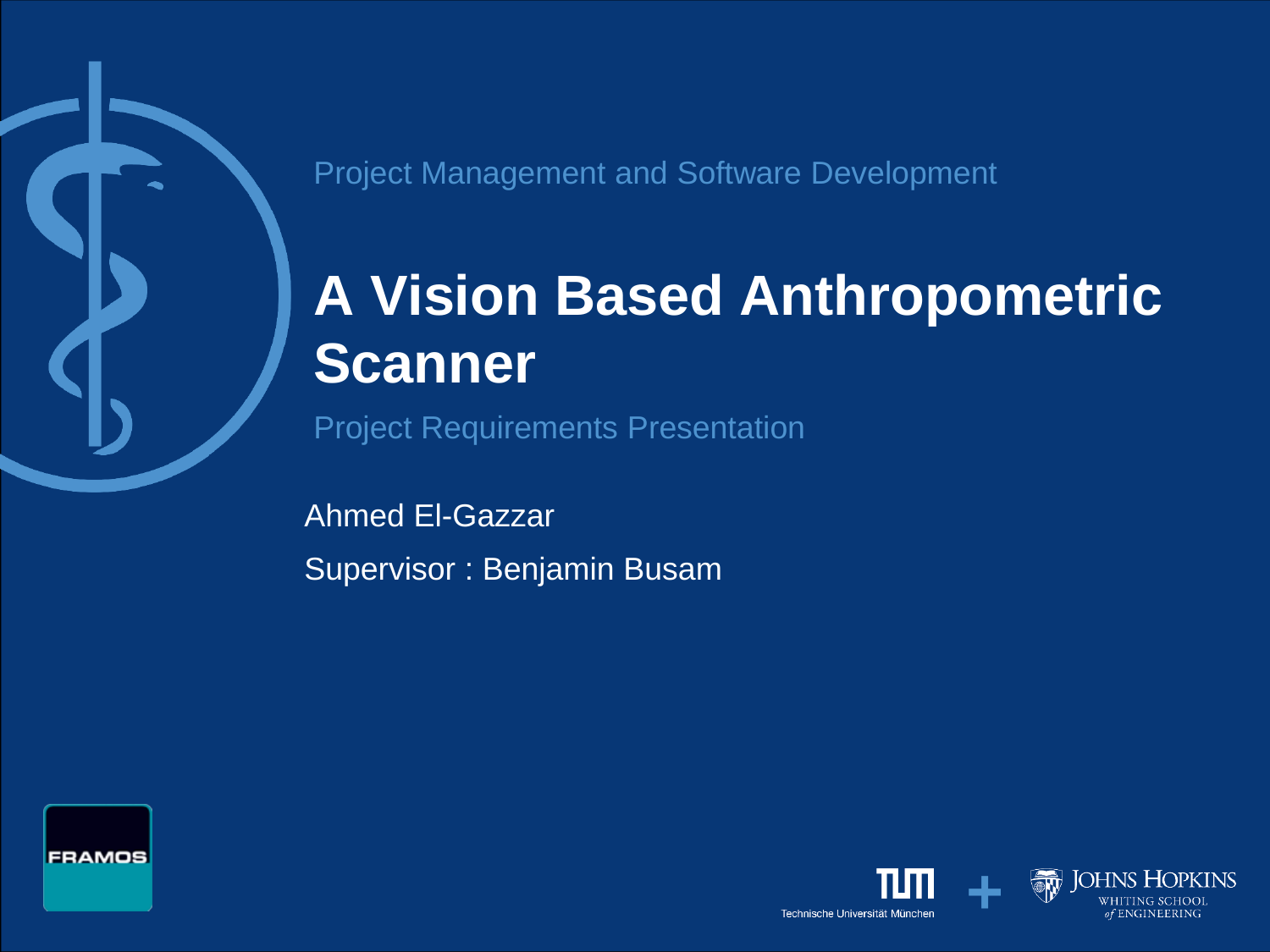### **Problem Statement**

#### **Buying a bicycle**







http://www.wikihow.com/Buy-a-Bicycle

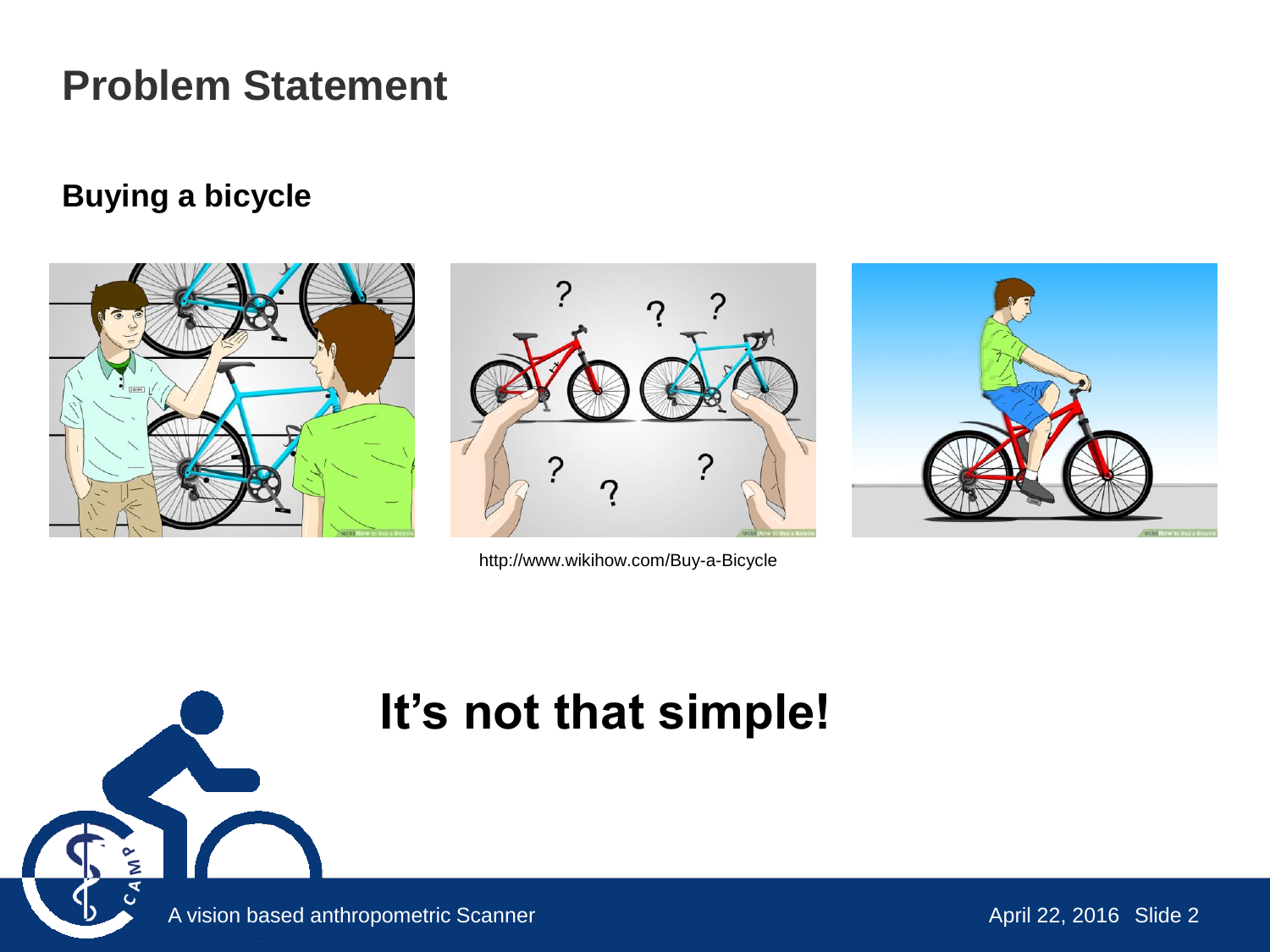### **Problem Statement**

#### **An optimum bicycle provides:**



**Comfort** 



Safety



Injury prevention



Peak performance









http://www.twowheelsgood.co.uk/fit-services.php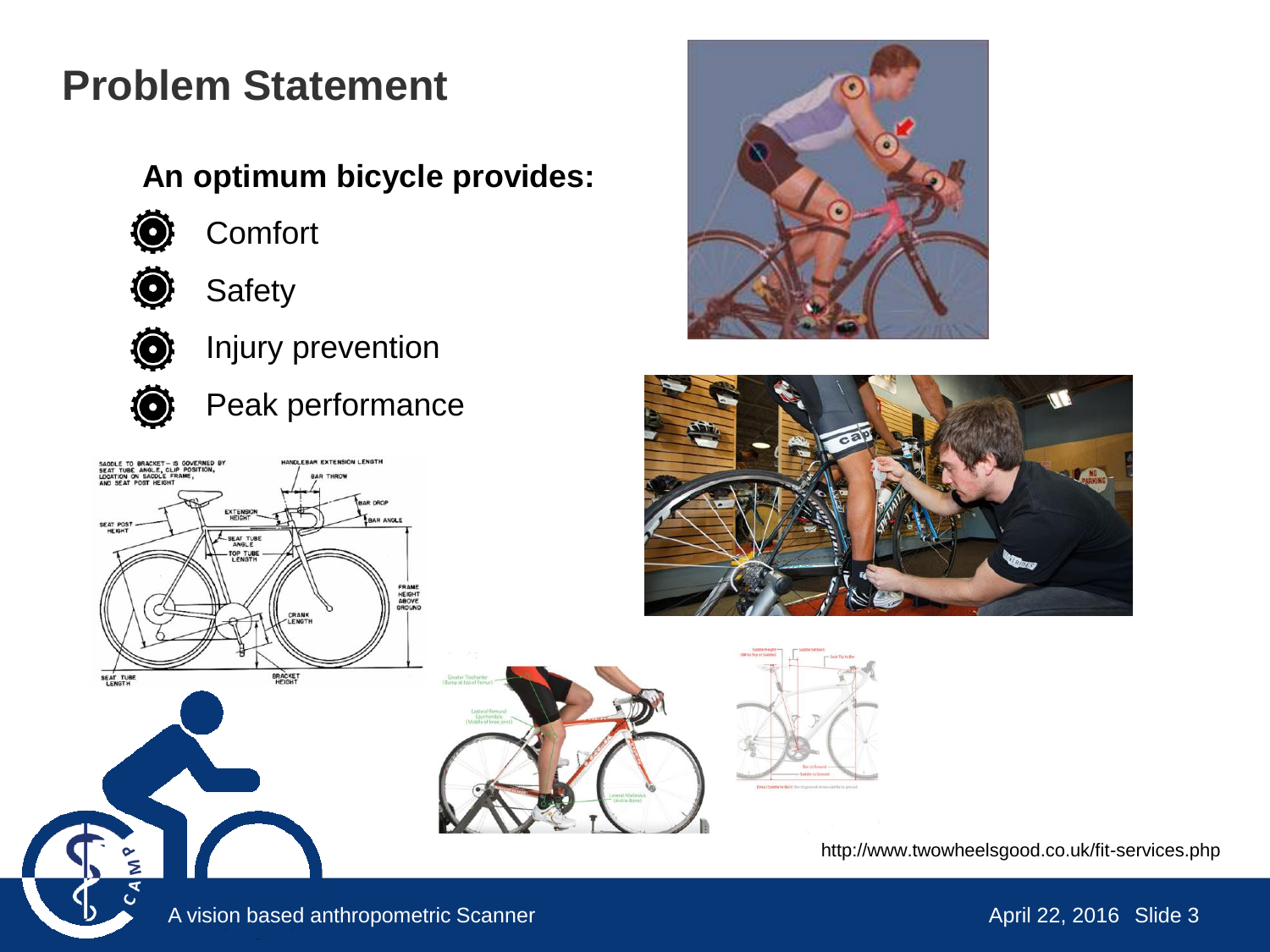### **Previous Work**

 $\frac{8}{5}$ 



**Mahdi Saleh, Ss15PMSD,** *Reducing the orthopedic risk of cycling with a vision-based scanner*

A vision based anthropometric Scanner April 22, 2016 Slide 4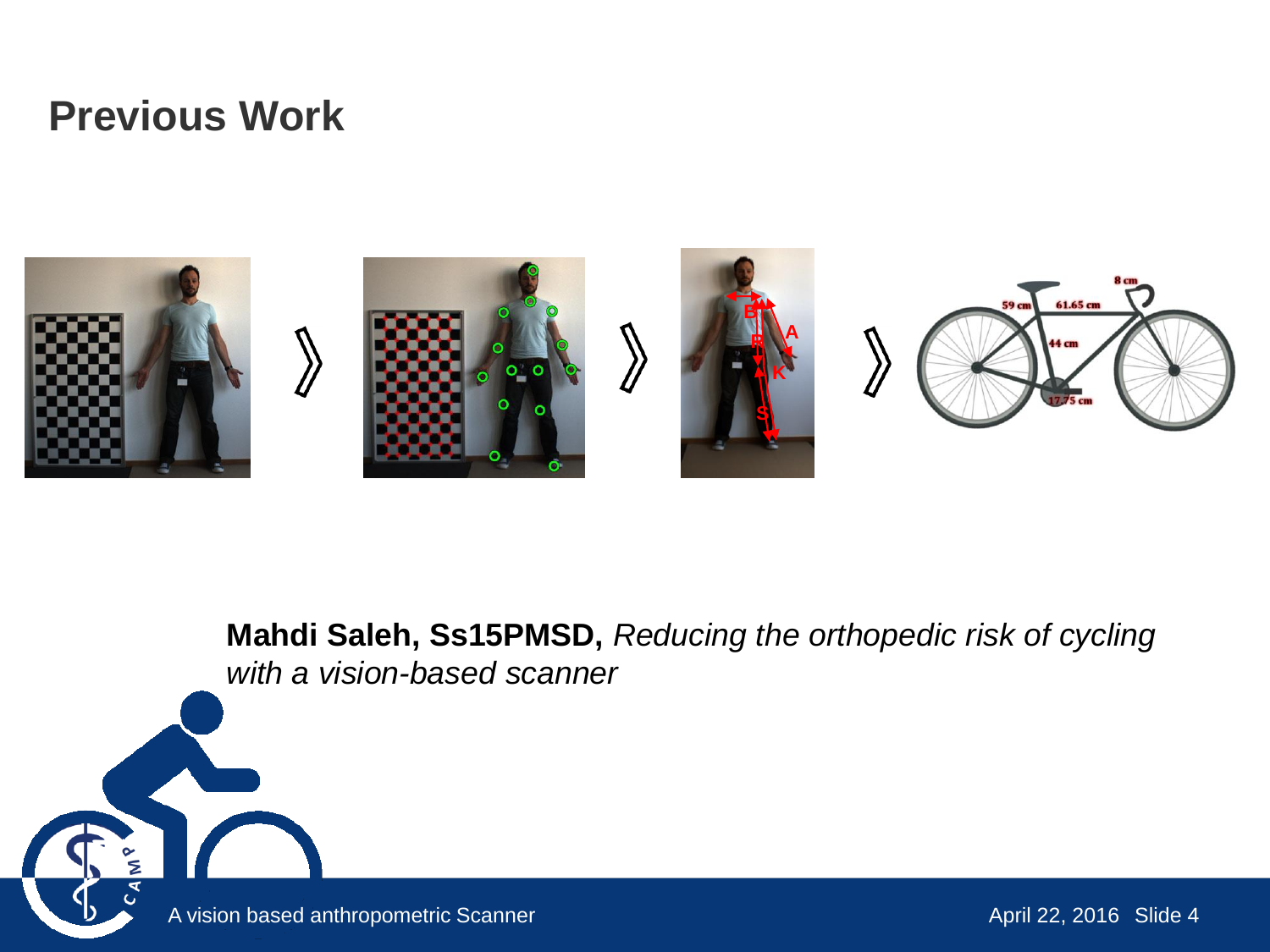### **Tasks**

**THE Update Camera Calibration Process** 

- **Collect Video Data**
- **THE Update Pose Estimation Algorithm**
- **Training and Testing the Updated Algorithm**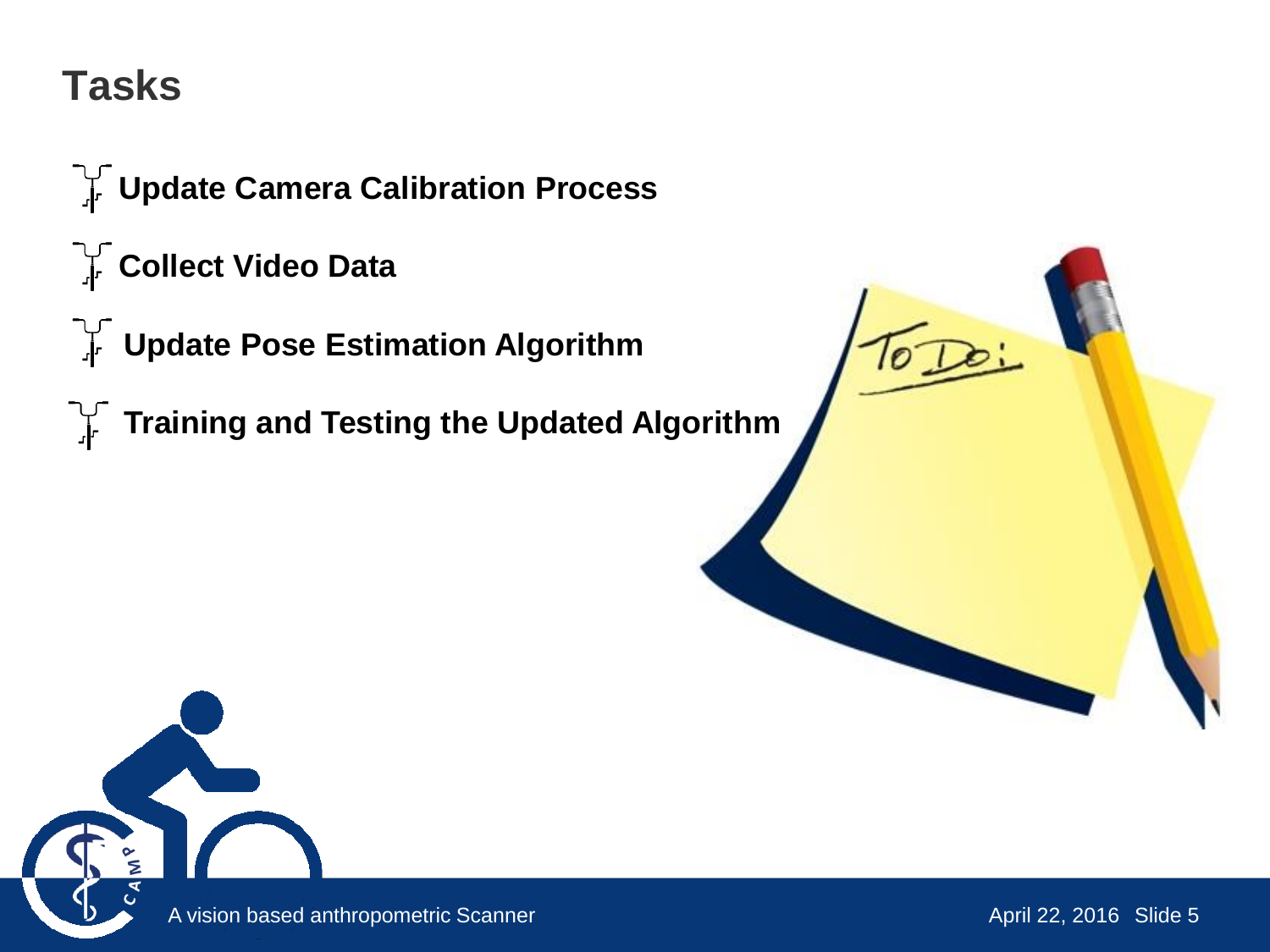### **Gantt Chart**

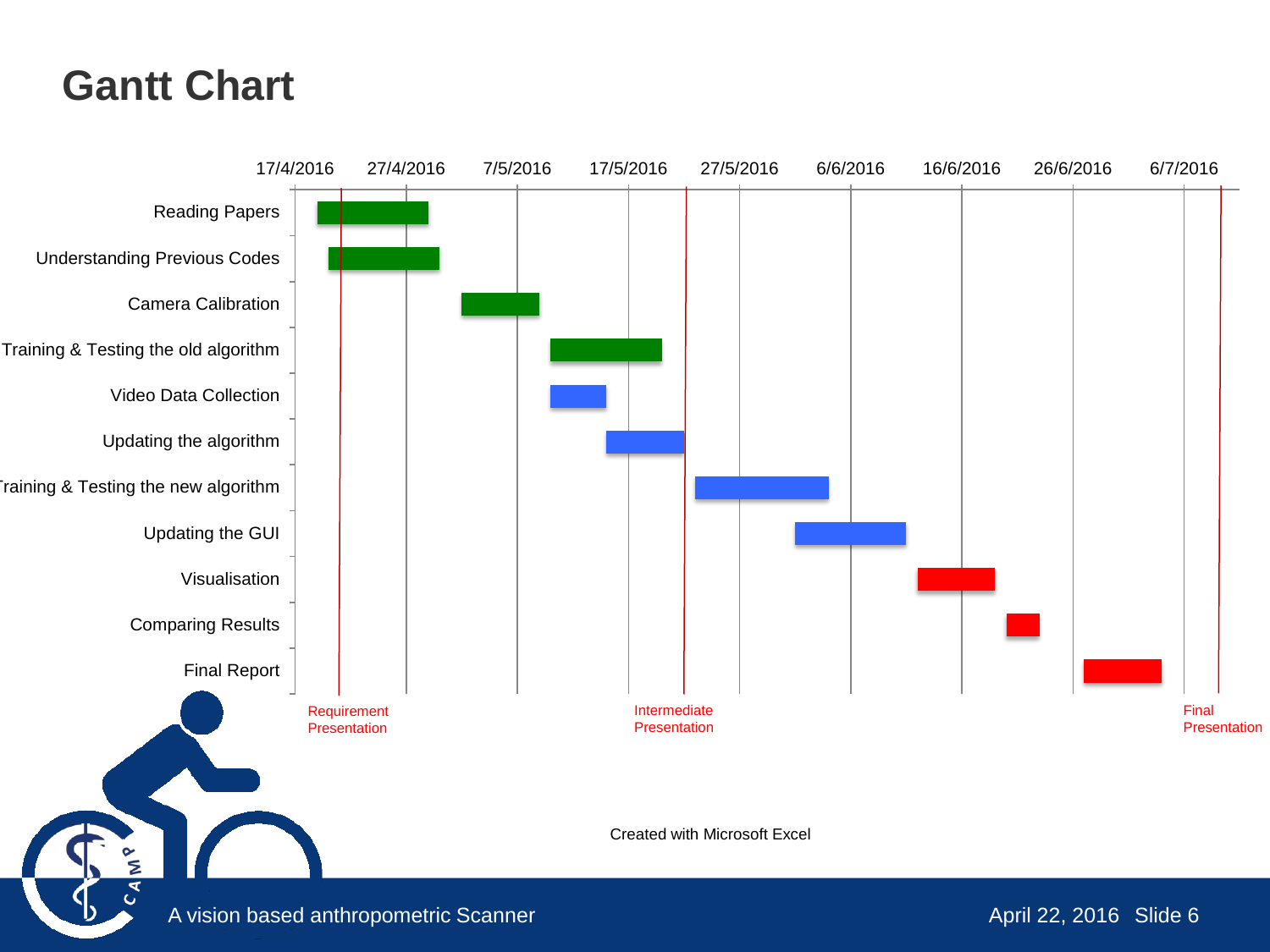## **Software Requirements**